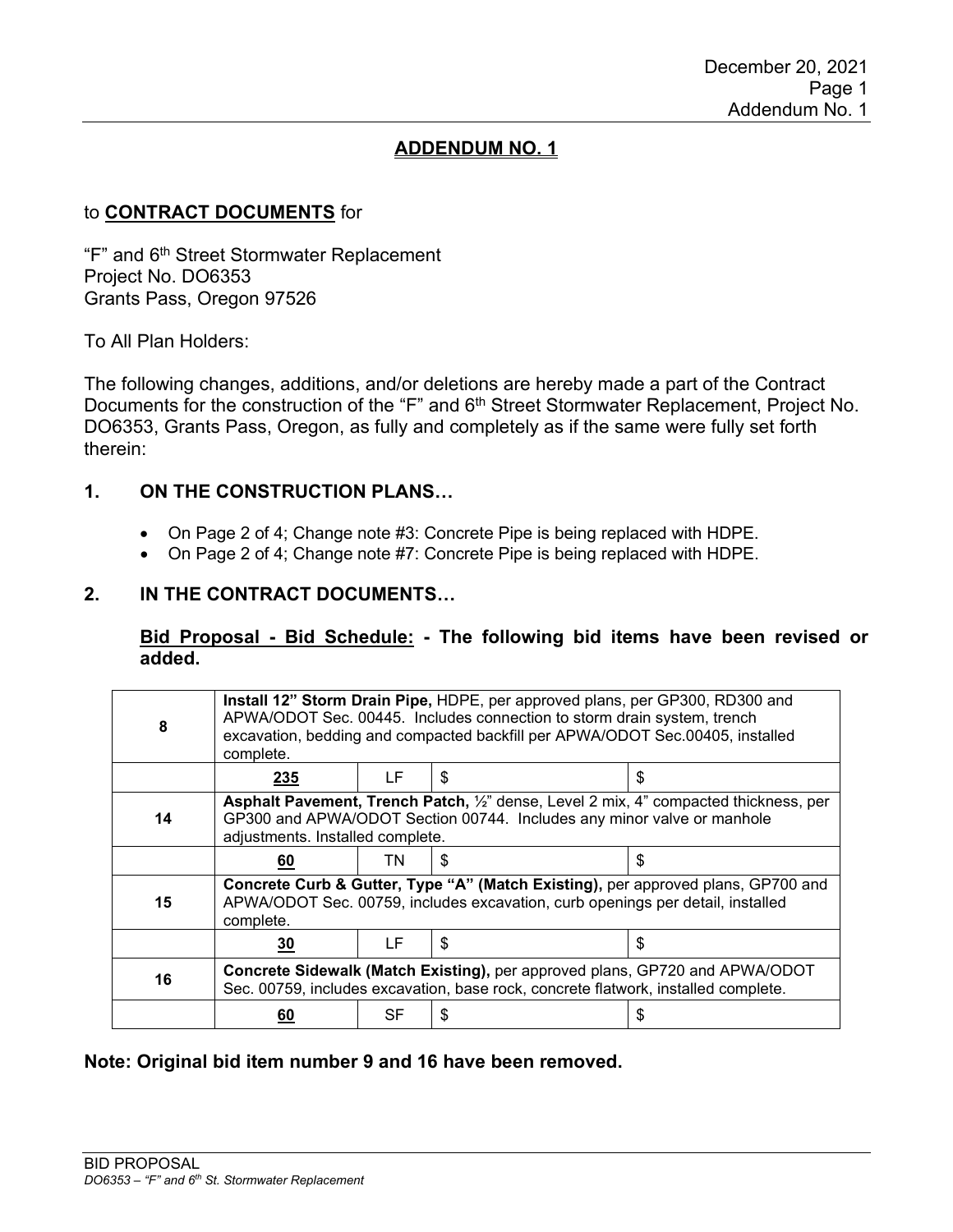## **3. CLARIFICATIONS…**

#### **Revised Bid Schedule is TWO pages.**

- Trench in 6<sup>th</sup> St ODOT has waived Slurry Requirements.
- Compaction testing in trench is required.
- Match existing 9"-11" asphalt on  $6<sup>th</sup>$  street.
- No "pour-in-place" manholes.
- Limited area for staging in Grasshopper Parking lot will be allowed. (201 NW "F" St.).
- All concrete pipe is to be HDPE.

#### **ATTACHED ARE THE FOLLOWING:**

- **REVISED PAGES OF THE BID SCHEDULE (2 PAGES)**
- PLEASE NOTE THAT BID ITEMS HAVE BEEN **RE-NUMBERED**

#### **PLEASE USE THESE REPLACEMENT PAGES WHEN SUBMITTING YOUR BID.**

All Bidders shall acknowledge receipt and acceptance of this Addendum No. 1 by signing in the space provided and submitting the signed Addendum with the bid. Bids submitted without this Addendum will be considered irregular and may not be accepted.

RECEIPT OF THIS ADDENDUM IS ACKNOWLEDGED AND CONDITIONS ARE HEREBY

AGREED TO THIS DAY OF 2021.

Bidder's Name (Company) (Signature)

BY: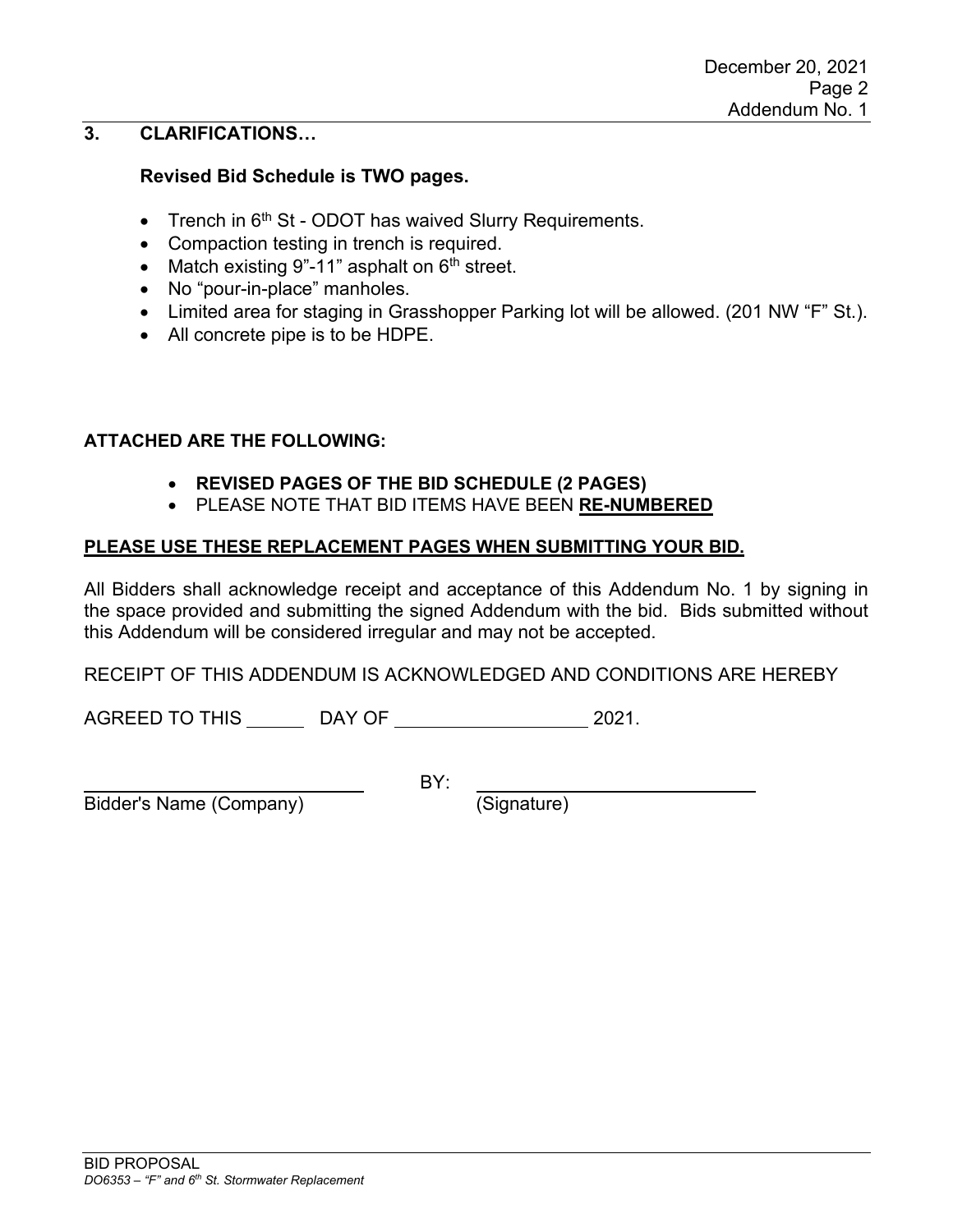# **END OF ADDENDUM NO. 1**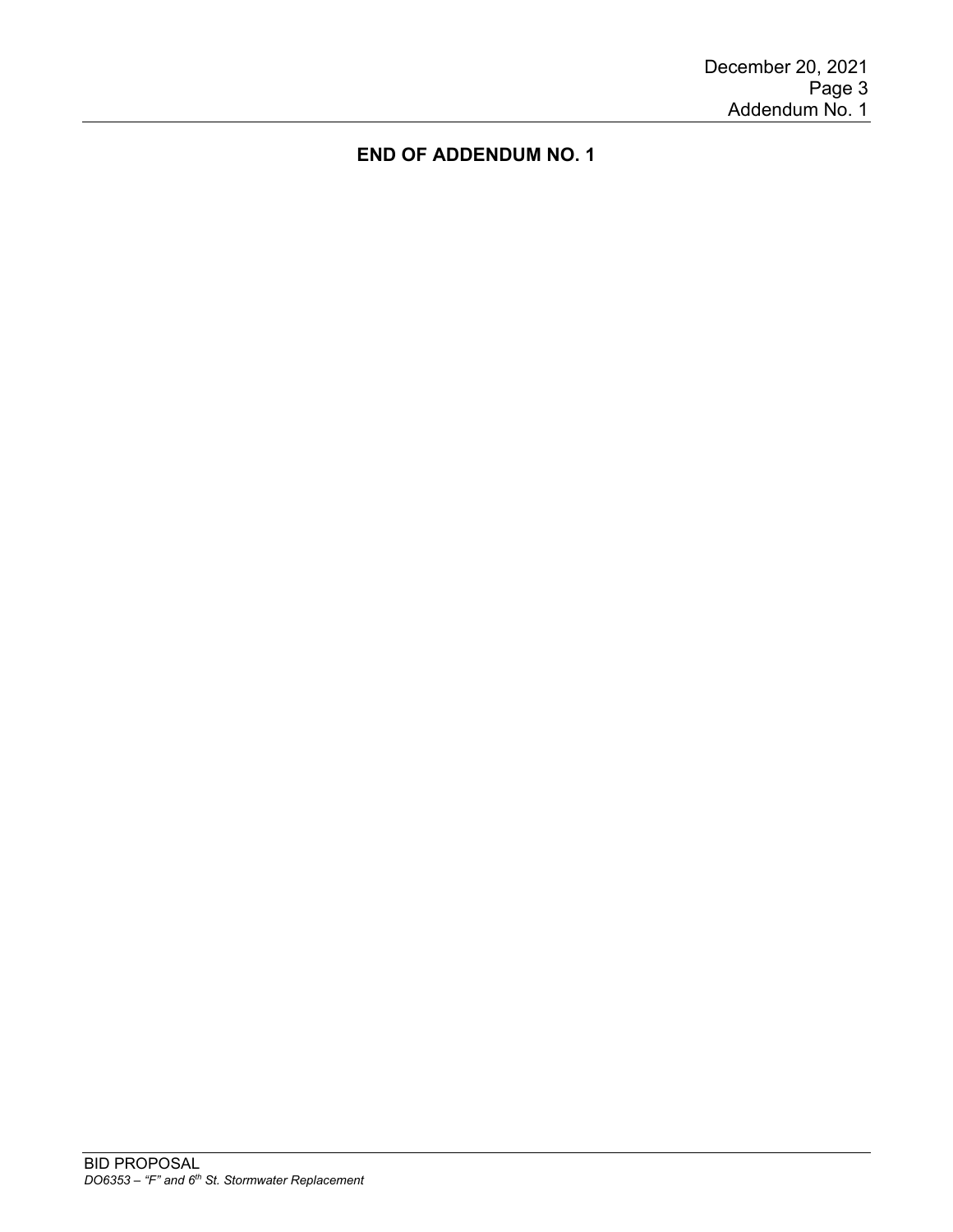# **BID SCHEDULE "F" & 6th Street Stormwater Replacement DO6353**

| Item           | Quantity                                                                                                                                                                                                                                                                               | <b>Unit</b>                                                                                                                                                       | Unit Price (Fig.) | <b>Extended Amount</b> |  |  |  |
|----------------|----------------------------------------------------------------------------------------------------------------------------------------------------------------------------------------------------------------------------------------------------------------------------------------|-------------------------------------------------------------------------------------------------------------------------------------------------------------------|-------------------|------------------------|--|--|--|
| 1              | Mobilization, move in of equipment and materials per APWA/ODOT Sec. 00210,<br>installed, complete.                                                                                                                                                                                     |                                                                                                                                                                   |                   |                        |  |  |  |
|                |                                                                                                                                                                                                                                                                                        | LS.                                                                                                                                                               | \$                | \$                     |  |  |  |
| $\mathbf{2}$   |                                                                                                                                                                                                                                                                                        | Work Zone Traffic Control, includes TCD, TCM and TCP per approved plans,<br>M.U.T.C.D., and APWA/ODOT Sec. 00225 and 00225.90 (b), complete.                      |                   |                        |  |  |  |
|                | 1                                                                                                                                                                                                                                                                                      | <b>LS</b>                                                                                                                                                         | \$                | \$                     |  |  |  |
| 3              |                                                                                                                                                                                                                                                                                        | Erosion & Sediment Control, per approved plans and APWA/ODOT Sec. 00280.00<br>Inlet Protection, Dust Control, Sediment Fence, Biofilter Bags, installed complete. |                   |                        |  |  |  |
|                | 1                                                                                                                                                                                                                                                                                      | LS                                                                                                                                                                | \$                | \$                     |  |  |  |
|                | PART 00300 - ROADWORK                                                                                                                                                                                                                                                                  |                                                                                                                                                                   |                   |                        |  |  |  |
| 4              | Removal of Structures and Obstructions, includes removal and proper disposal of<br>existing pipe, AC, curb & gutter and sidewalk and saw cutting or other methods of<br>cutting pavement, per approved plans and APWA/ODOT Sec. 00310.and 00291.20(c),<br>(Hazardous Waste), complete. |                                                                                                                                                                   |                   |                        |  |  |  |
|                | 1                                                                                                                                                                                                                                                                                      | LS                                                                                                                                                                | S                 | \$                     |  |  |  |
| 5              | Asphalt Pavement Cutting for "T" patch, per approved plans and APWA/ODOT<br>Section 0000310 and City pavement cut policy.                                                                                                                                                              |                                                                                                                                                                   |                   |                        |  |  |  |
|                | 1,220                                                                                                                                                                                                                                                                                  | LF                                                                                                                                                                | \$                | \$                     |  |  |  |
|                | <b>PART 00400 - DRAINAGE AND SEWERS</b>                                                                                                                                                                                                                                                |                                                                                                                                                                   |                   |                        |  |  |  |
| 6              | 60" Eccentric Storm Drain Manhole, per approved plans, RD335 and APWA /ODOT<br>Sec. 00470. Includes manhole, excavation, bedding and compacted backfill per<br>APWA/ODOT Sec. 00405, adjustment to finish grade, concrete collars and pipe<br>connections, installed, complete.        |                                                                                                                                                                   |                   |                        |  |  |  |
|                |                                                                                                                                                                                                                                                                                        | EA                                                                                                                                                                | \$                | \$                     |  |  |  |
| $\overline{7}$ | 48" Flattop Storm Drain Manhole, per approved plans, GP338 and APWA /ODOT<br>Sec. 00470. Includes manhole, excavation, bedding and compacted backfill per<br>APWA/ODOT Sec. 00405, adjustment to finish grade, concrete collars and pipe<br>connections, installed, complete.          |                                                                                                                                                                   |                   |                        |  |  |  |
|                |                                                                                                                                                                                                                                                                                        | EA                                                                                                                                                                | \$                | \$                     |  |  |  |
| 8              | Install 12" Storm Drain Pipe, HDPE, per approved plans, per GP300, RD300 and<br>APWA/ODOT Sec. 00445. Includes connection to storm drain system, trench<br>excavation, bedding and compacted backfill per APWA/ODOT Sec.00405, installed<br>complete.                                  |                                                                                                                                                                   |                   |                        |  |  |  |
|                | 235                                                                                                                                                                                                                                                                                    | LF.                                                                                                                                                               | \$                | \$                     |  |  |  |
|                | Install 6" Storm Drain Pipe, Cast Iron, per approved plans, per GP300, RD300 and<br>APWA/ODOT Sec. 00445. Includes connection to storm drain system, trench<br>excavation, bedding and compacted backfill per APWA/ODOT Sec.00405, installed                                           |                                                                                                                                                                   |                   |                        |  |  |  |
| 9              | complete.                                                                                                                                                                                                                                                                              |                                                                                                                                                                   |                   |                        |  |  |  |